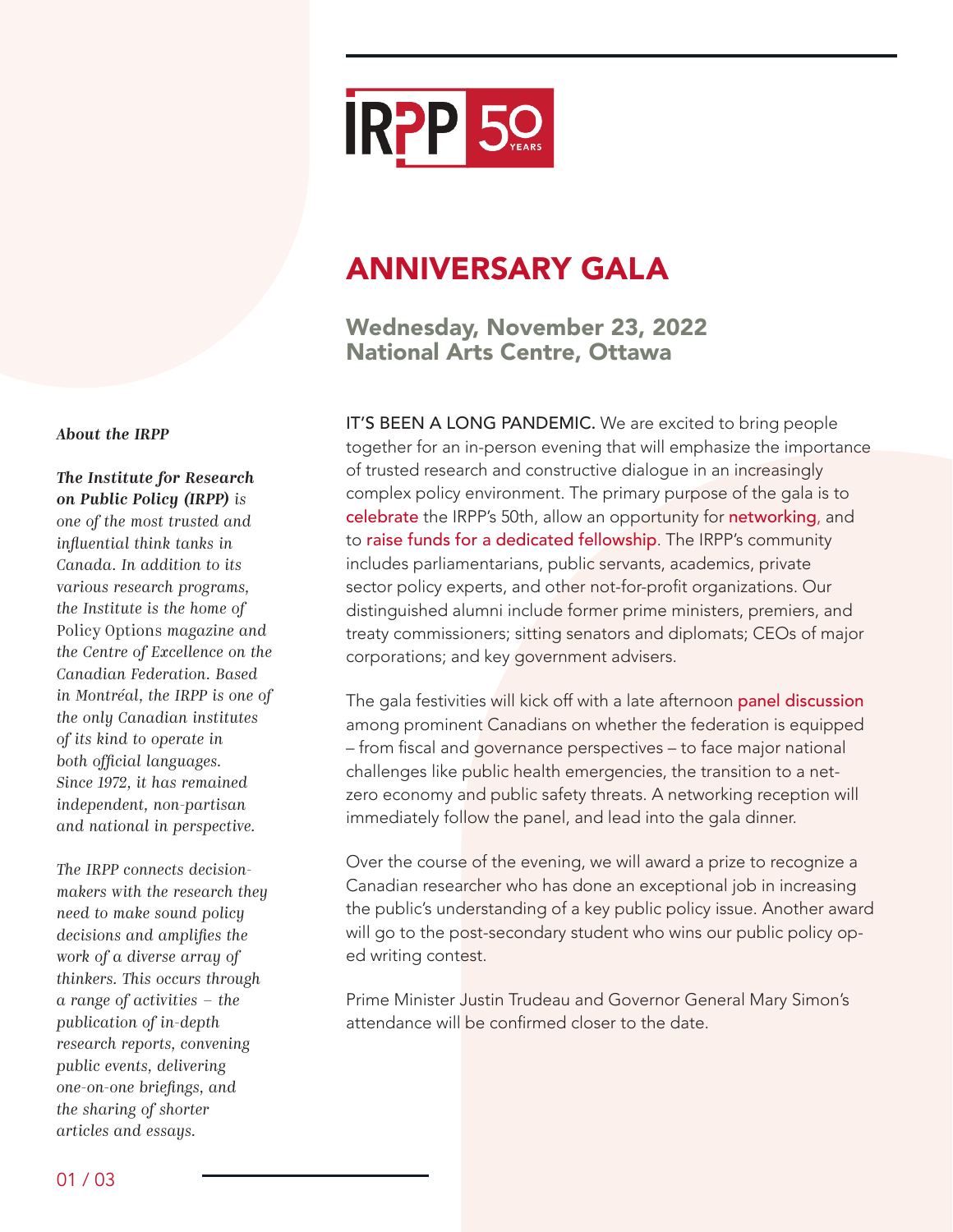### *WHY ARE WE RAISING FUNDS?*

#### IRPP Fellowship in support of BIPOC Scholars

For 50 years, the Institute for Research on Public Policy has partnered with researchers from the academic sector and elsewhere to mobilize their knowledge and make sure their work is seen by decisionmakers. Unfortunately, we are regularly confronted with the fact that there is insufficient diversity and inclusion at the most senior levels of the research community. Statistics Canada data on postsecondary faculty and researchers shows a wide gap between the proportion of racialized researchers working at the PhD and postdoctoral levels versus the proportion that occupy professor or instructor roles.

A key strategic priority for the IRPP is to help foster a more inclusive public policy dialogue in Canada. To help advance this goal, we intend to launch a fellowship program that will support the work of early-to-mid-career scholars who identify as Black, Indigenous or as a person of colour.

Our objective is to play a constructive, meaningful role in the career advancement of these researchers — to feed the pipeline of scholars and practitioners so they eventually reach senior levels. We also seek to amplify the voices of diverse scholars in the wider public sphere. The IRPP's own research will also benefit tremendously from the insights that these fellows bring to the table.

With support from gala sponsors, the IRPP will establish the fellowship and strike an advisory committee to set up the framework of the fellowship and the application process. Fellows will be matched to the IRPP's various research programs. They will be able to focus on projects that they might not typically have time for. They will also benefit from the IRPP's resources, including research advice, editing, and media and communications support.

Partners will be recognized annually for their support of the fellowship.